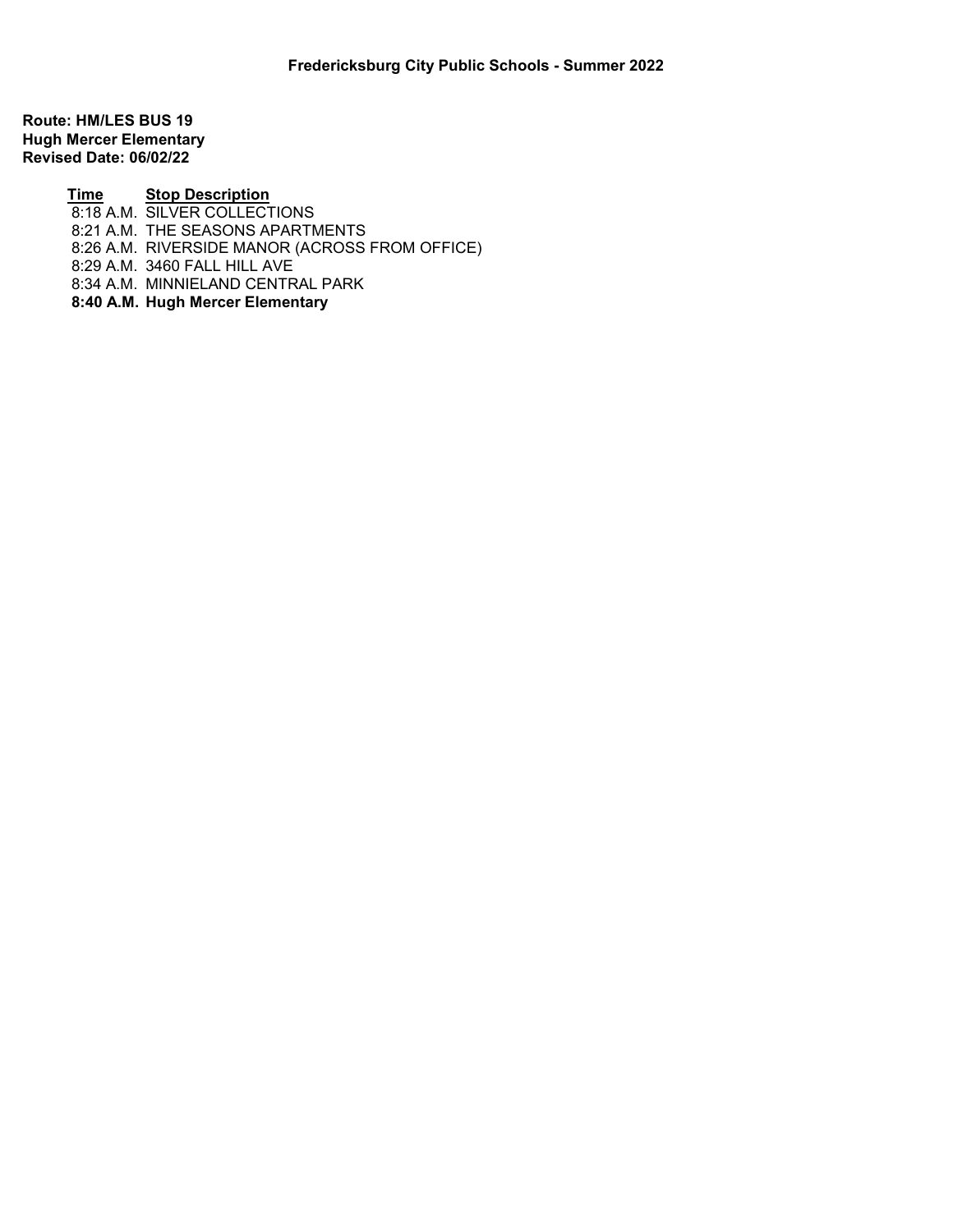Route: HM/LES BUS 19 PM Hugh Mercer Elementary Revised Date: 05/25/22

> Time Stop Description 12:50 P.M. Hugh Mercer Elementary 12:58 P.M. MINNIELAND CENTRAL PARK 1:03 P.M. RIVERSIDE MANOR (ACROSS FROM OFFICE) 1:08 P.M. 3460 FALL HILL AVE 1:12 P.M. SILVER COLLECTIONS 1:15 P.M. THE SEASONS APARTMENTS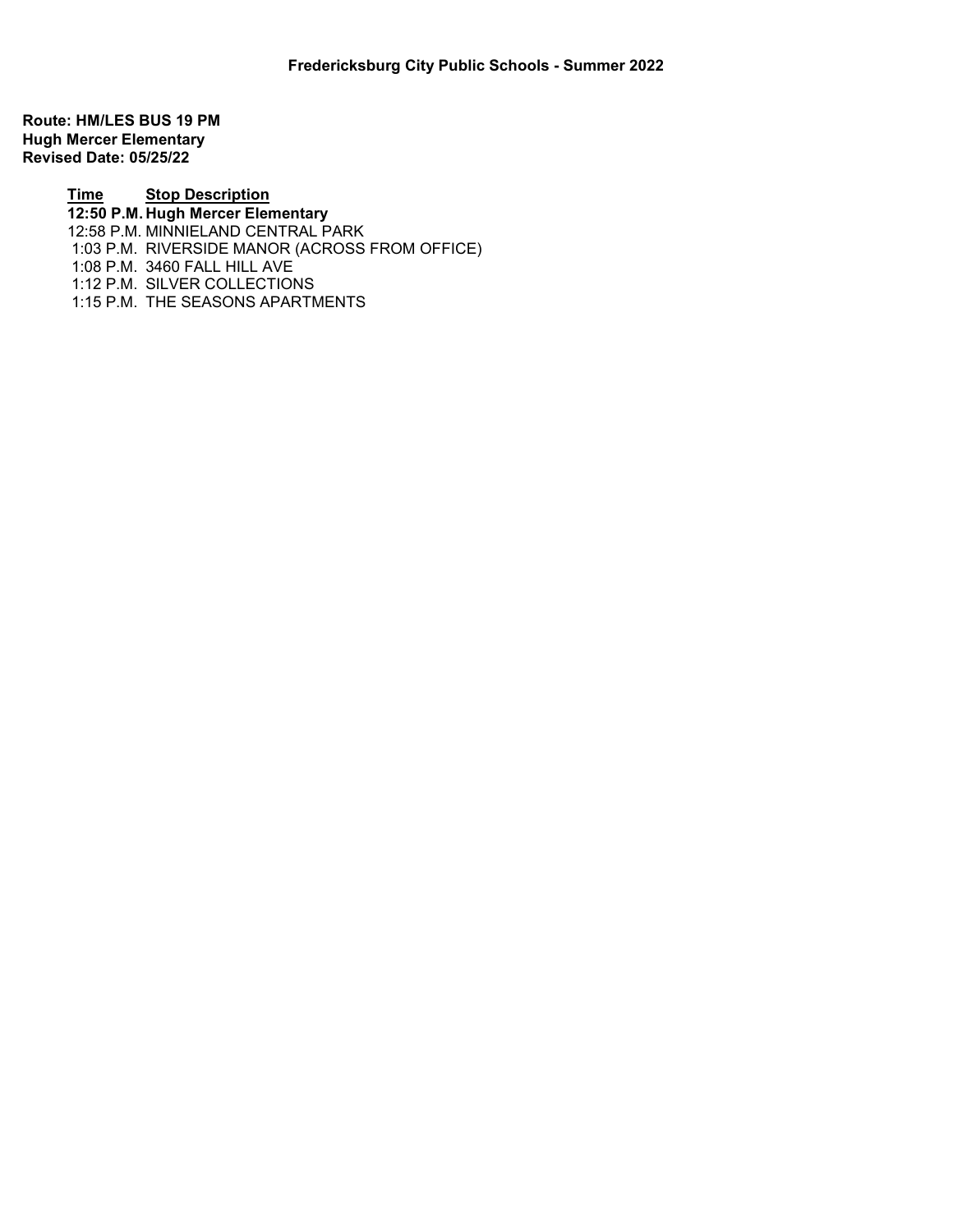Route: HM/LES BUS A Hugh Mercer Elementary Revised Date: 05/25/22

## Time Stop Description

8:14 A.M. CORNER OF WOODFORD ST AND WELLFORD ST

8:19 A.M. WESTON CIRCLE WICKLOW SQUARE APARTMENTS OFFICE

8:25 A.M. CRESTVIEW APARTMENTS

8:30 A.M. FOREST VILLAGE APARTMENTS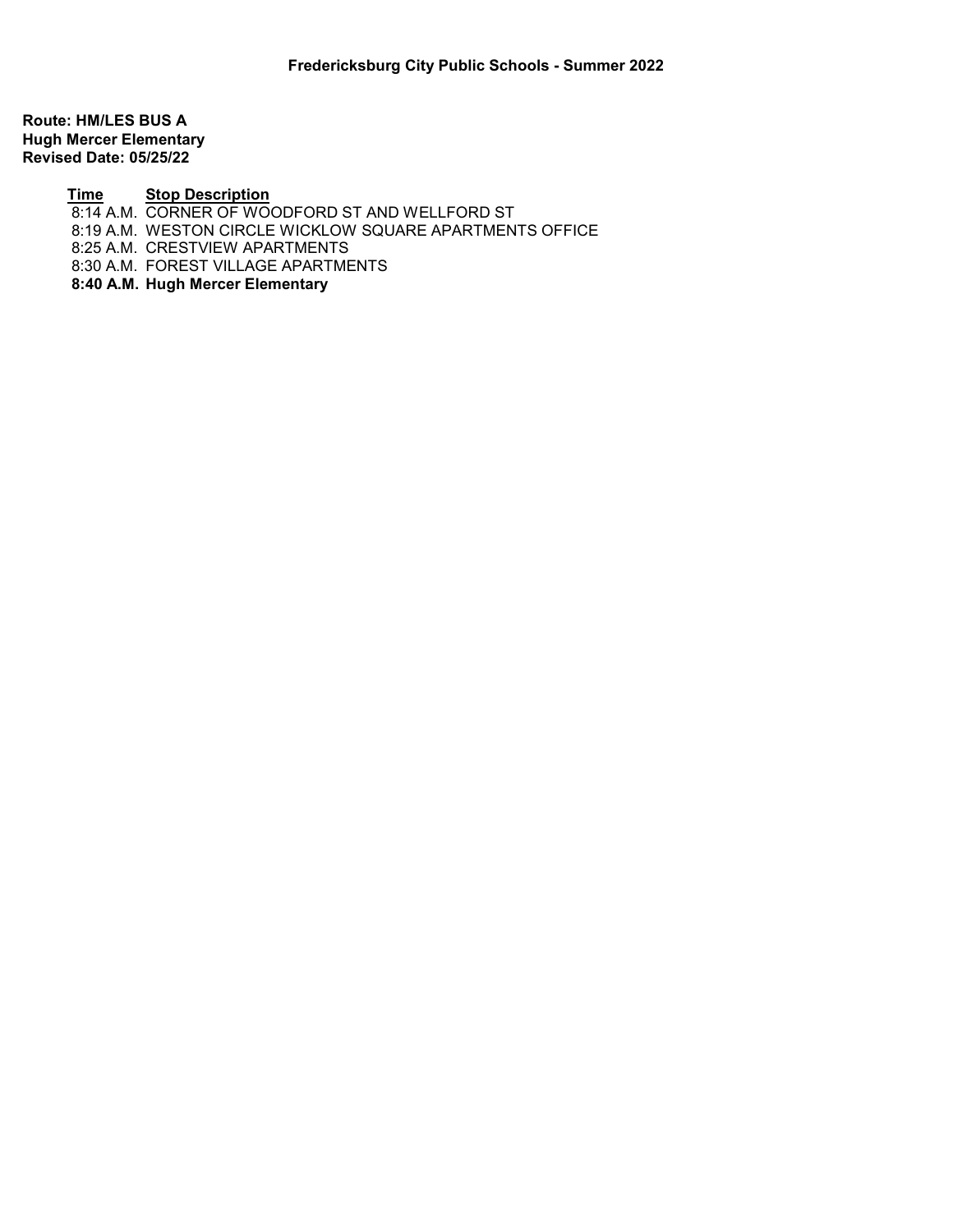Route: HM/LES BUS A PM Hugh Mercer Elementary Revised Date: 05/25/22

> Time Stop Description 12:50 P.M. Hugh Mercer Elementary 12:54 P.M. CORNER OF WOODFORD ST AND WELLFORD ST 12:59 P.M. WESTON CIRCLE WICKLOW SQUARE APARTMENTS OFFICE 1:04 P.M. CRESTVIEW APARTMENTS 1:08 P.M. FOREST VILLAGE APARTMENTS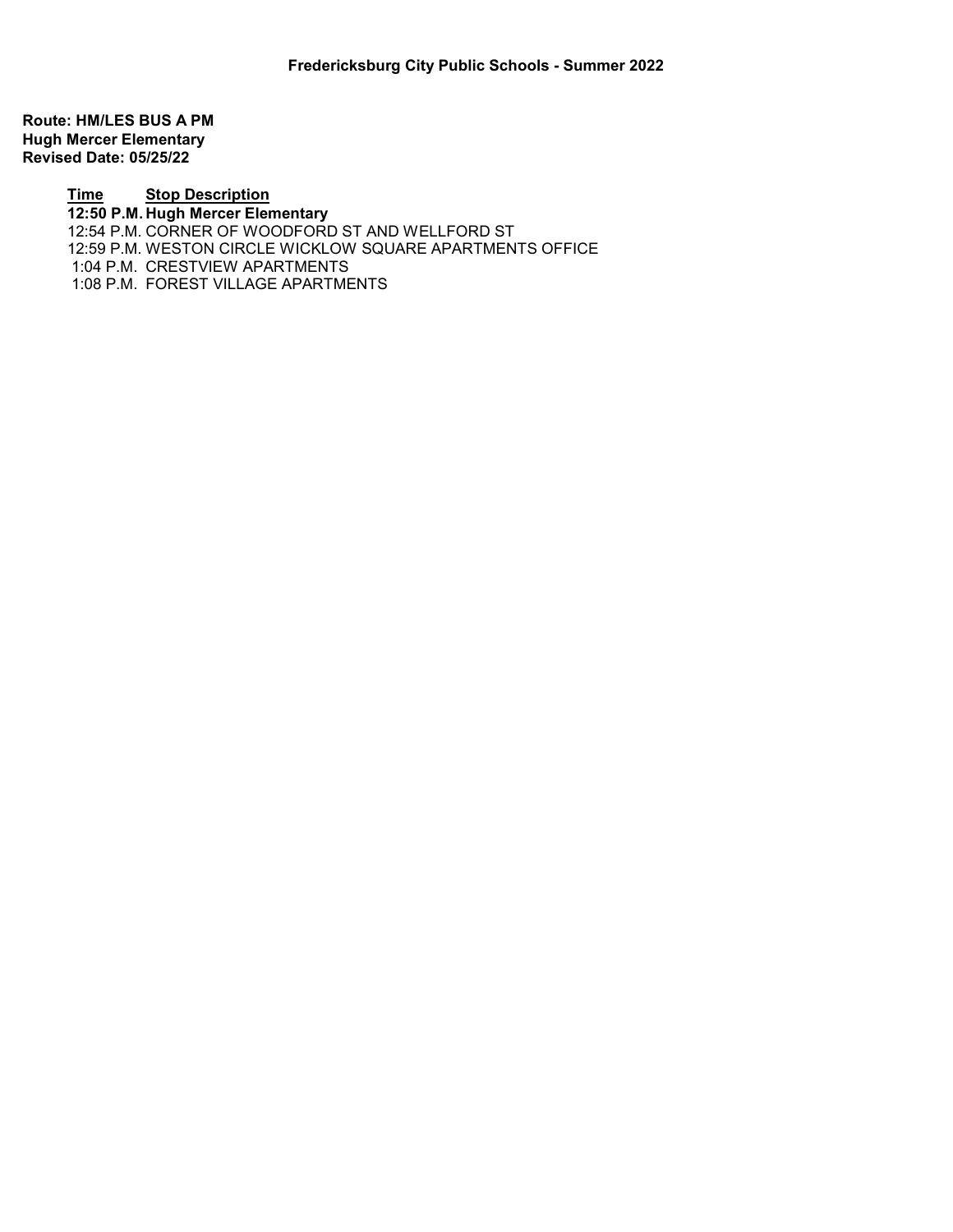Route: HM/LES BUS C Hugh Mercer Elementary Revised Date: 05/25/22

> Time Stop Description 8:01 A.M. 1209 RAMPART DR 8:02 A.M. CORNER OF HEADQUARTERS WAY AND RAMPART DR 8:05 A.M. Across from 1704 RAINES DR 8:06 A.M. 109-118 ADAIR ST APTS 8:09 A.M. WELLINGTON WOODS APARTMENTS 8:14 A.M. CORNER OF BRAEHEAD DR AND MEADE CT 8:18 A.M. 304 MORNINGSIDE DR 8:21 A.M. 437 DEERWOOD DR 22401 8:24 A.M. Across from 2301 FORREST AVE 8:25 A.M. 107 FORREST AVE 8:30 A.M. FARRELL LN PLAYGROUND 8:30 A.M. FARRELL MAILBOXES TOP ENTRANCE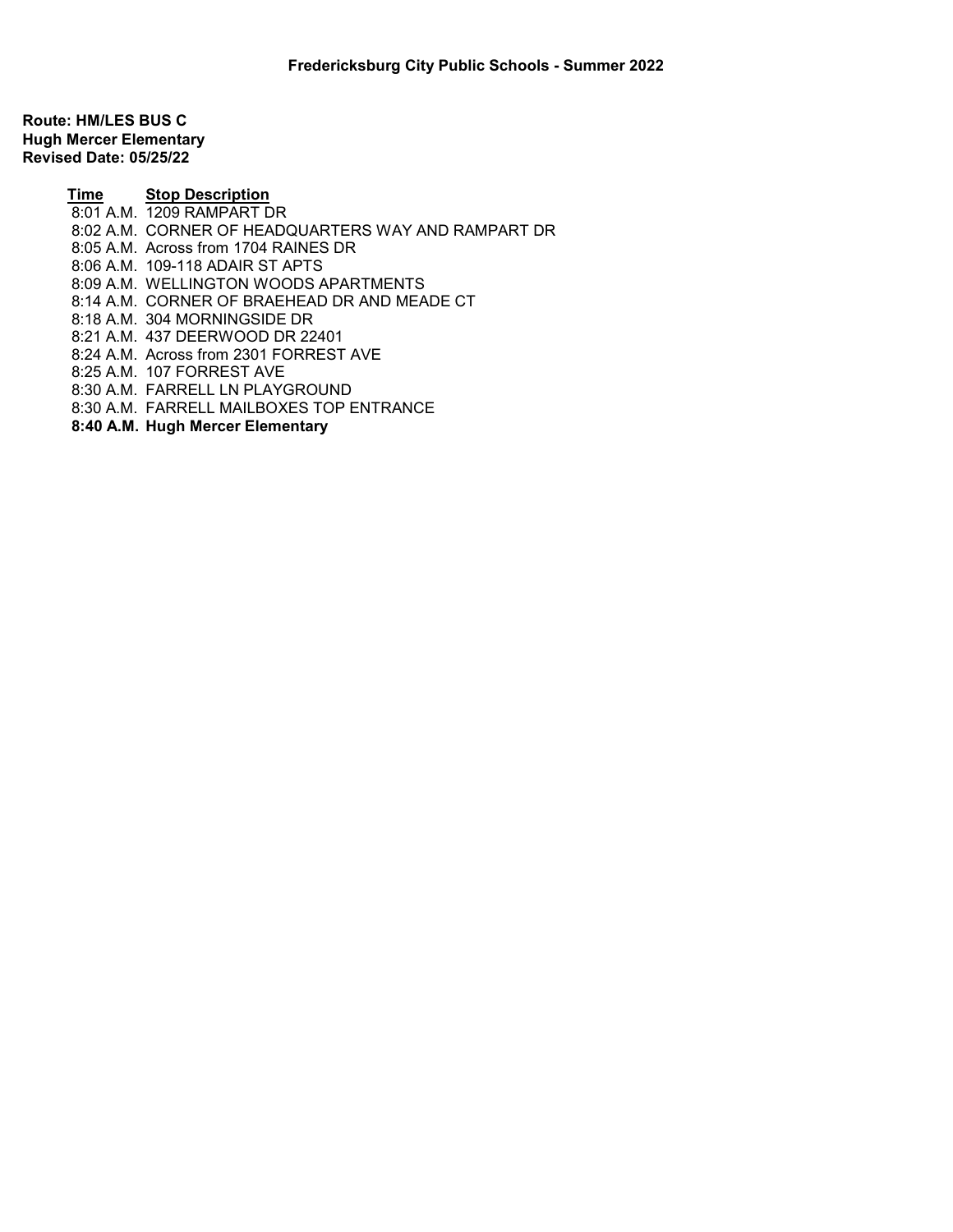Route: HM/LES BUS C PM Hugh Mercer Elementary Revised Date: 05/25/22

> Time Stop Description 12:50 P.M. Hugh Mercer Elementary 12:59 P.M. FARRELL MAILBOXES TOP ENTRANCE 1:02 P.M. FARRELL LN PLAYGROUND 1:04 P.M. Across from 107 FORREST AVE 1:05 P.M. 2301 FORREST AVE 1:09 P.M. 437 DEERWOOD DR 22401 1:09 P.M. Across from 304 MORNINGSIDE DR 1:15 P.M. CORNER OF BRAEHEAD DR AND MEADE CT 1:18 P.M. WELLINGTON WOODS APARTMENTS 1:20 P.M. 109-118 ADAIR ST APTS 1:22 P.M. Across from 1704 RAINES DR 1:25 P.M. 1209 RAMPART DR

1:25 P.M. CORNER OF HEADQUARTERS WAY AND RAMPART DR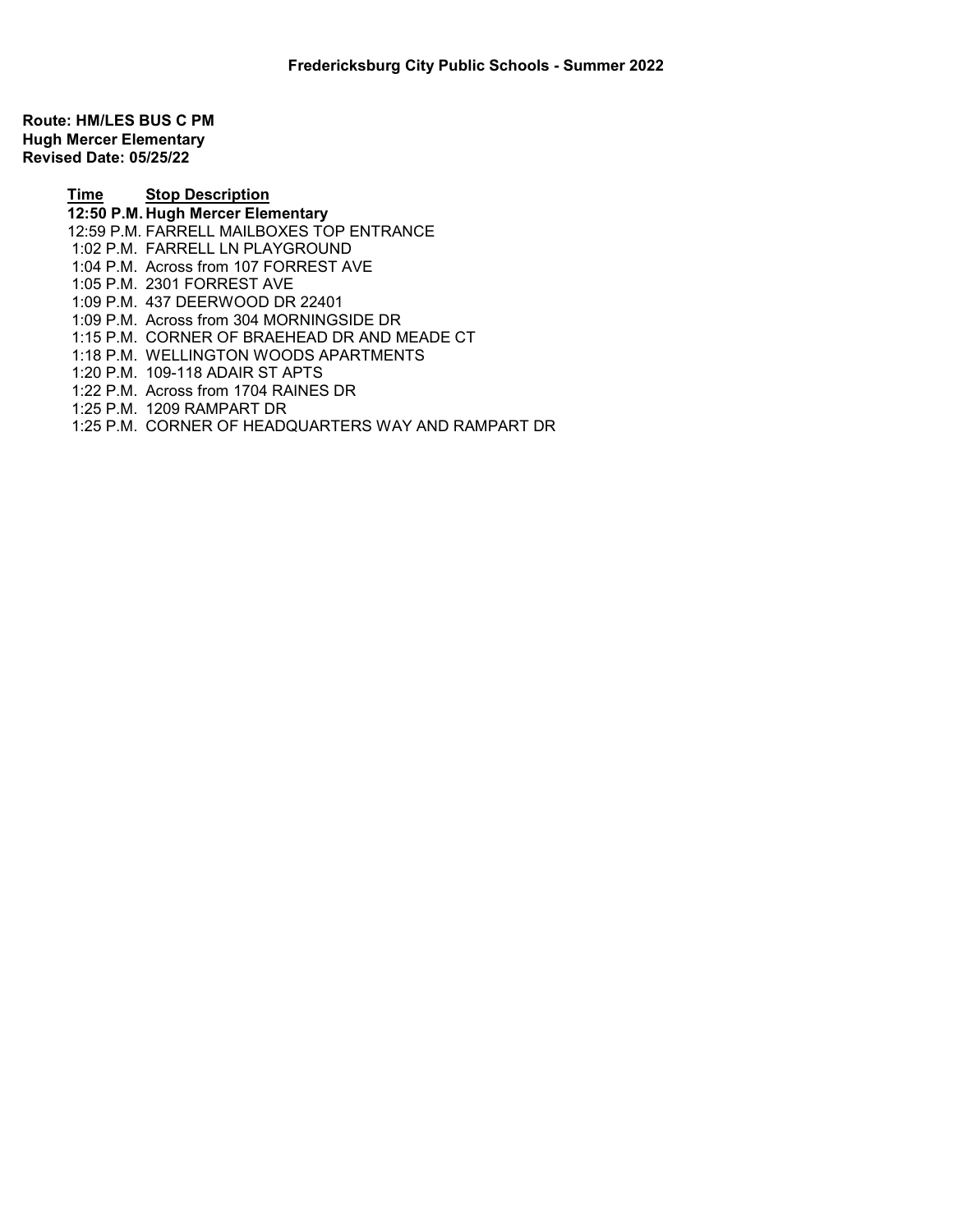Route: HM/LES BUS L Hugh Mercer Elementary Revised Date: 05/25/22

> Time Stop Description 8:16 A.M. GREENBRIER APARTMENTS 8:22 A.M. RIVER WOODS APARTMENTS 8:28 A.M. Across from 1110 GREAT OAKS LN 8:30 A.M. CORNER OF CENTURY OAK DR AND BLACK OAK CT 8:34 A.M. Across from 104 WOODLAND RD 22401 8:37 A.M. HALEY ST TURNAROUND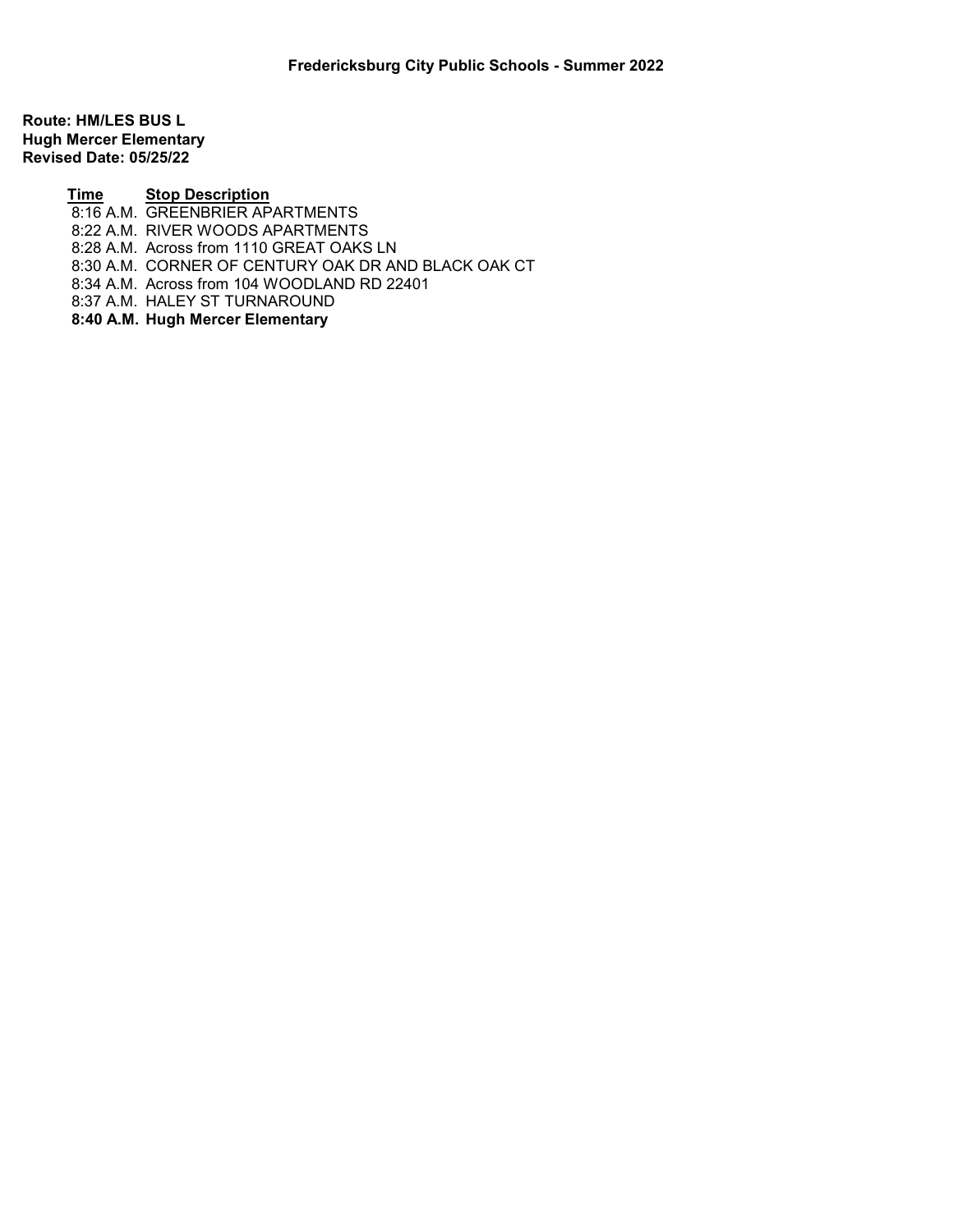Route: HM/LES BUS L PM Hugh Mercer Elementary Revised Date: 05/25/22

> Time Stop Description 12:50 P.M. Hugh Mercer Elementary 12:51 P.M. HALEY ST TURNAROUND 12:53 P.M. Across from 104 WOODLAND RD 22401 12:58 P.M. RIVER WOODS APARTMENTS 1:03 P.M. CORNER OF CENTURY OAK DR AND BLACK OAK CT 1:06 P.M. Across from 1110 GREAT OAKS LN 1:14 P.M. GREENBRIER APARTMENTS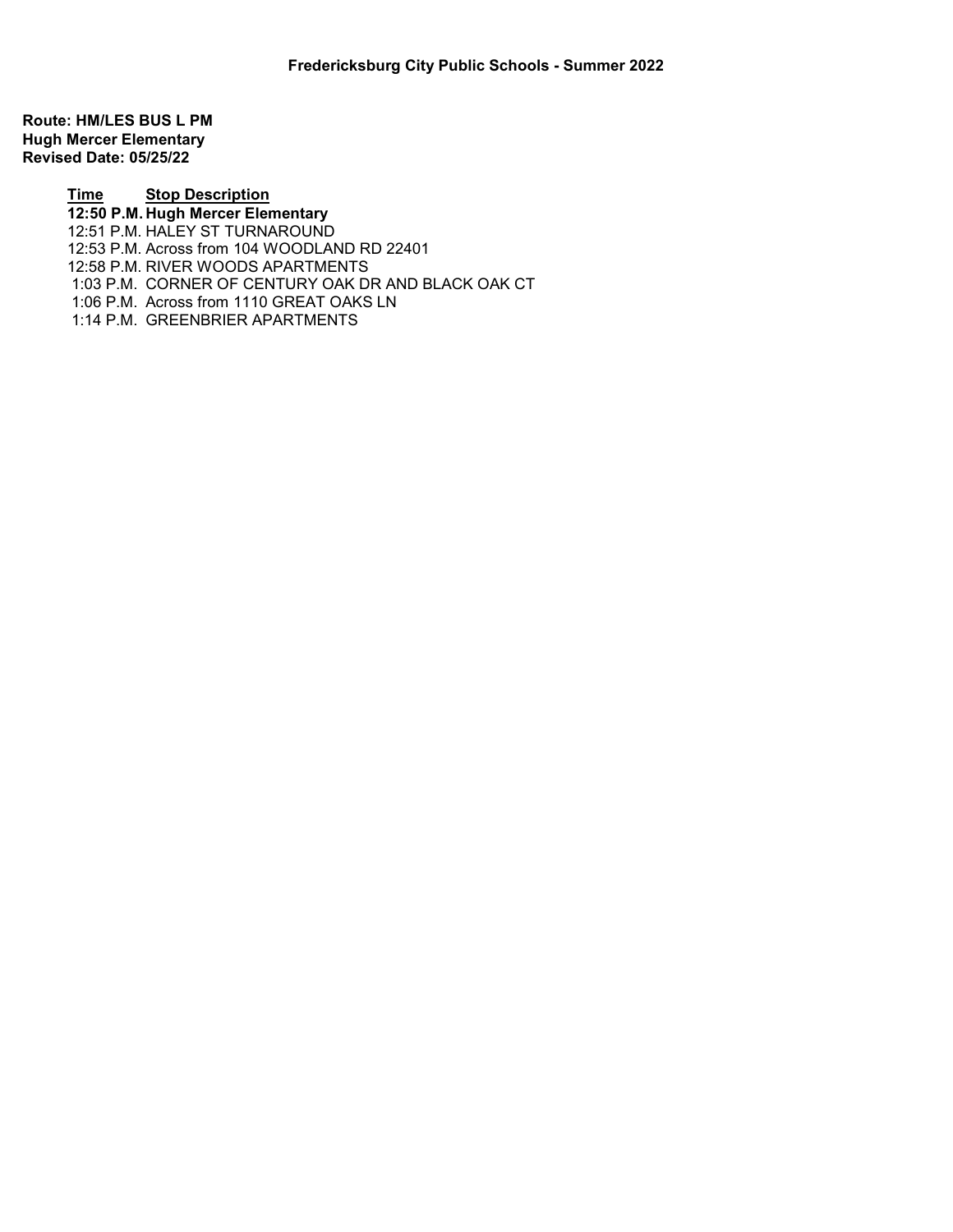Route: HM/LES BUS Q Hugh Mercer Elementary Revised Date: 05/25/22

## Time Stop Description

8:15 A.M. ROFFMAN AND HICKOK (CAR WASH) 8:19 A.M. CORNER OF WICKLOW DR AND EDGEWATER CT 8:21 A.M. CORNER OF RIVERWALK ST AND BAKERSFIELD LN 8:22 A.M. CORNER OF BAKERSFIELD & RIVERWALK 2 8:25 A.M. CORNER OF RANN CT AND WICKLOW DR 8:28 A.M. CORNER OF WICKLOW DR AND IVANHOE CT 8:40 A.M. Hugh Mercer Elementary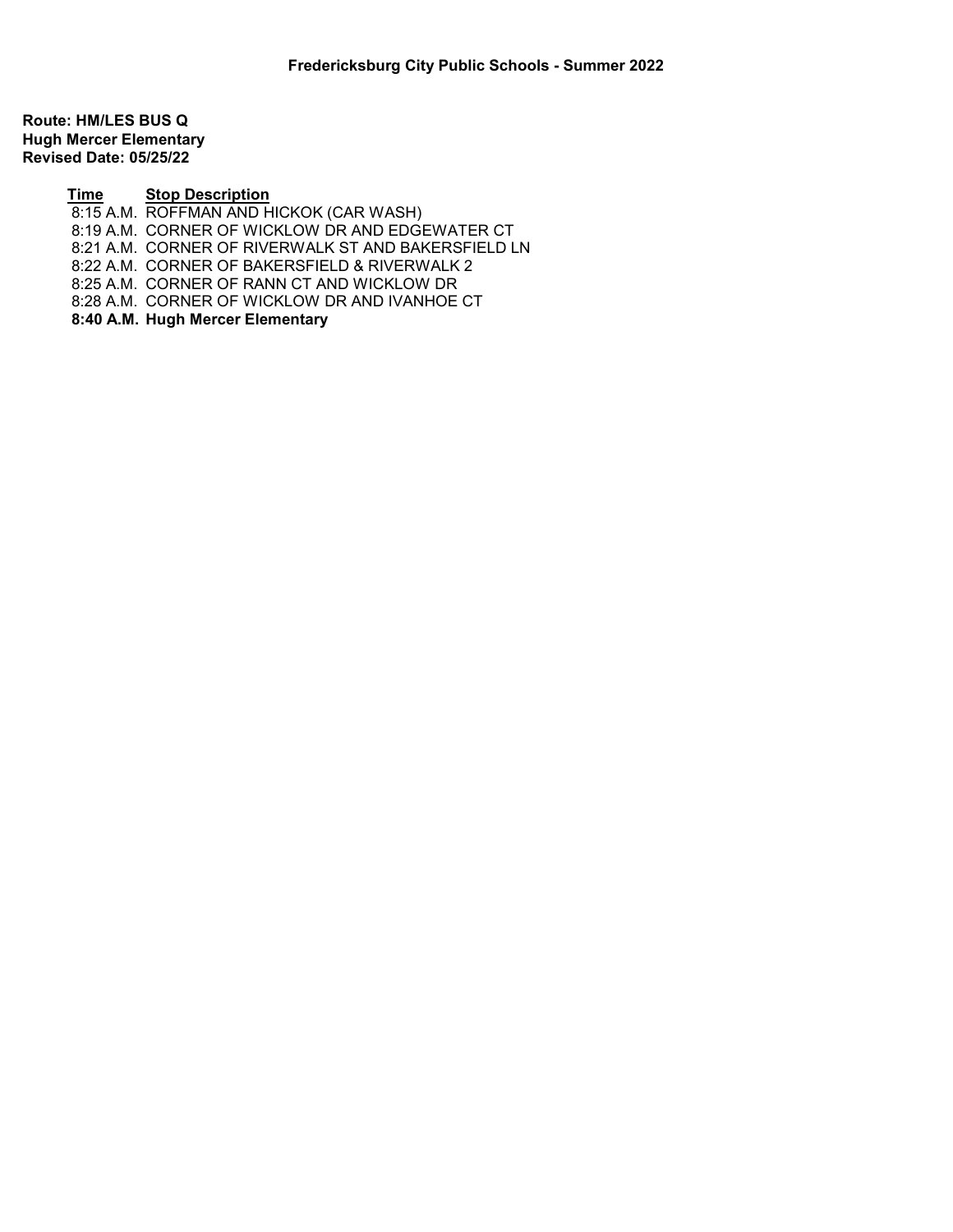Route: HM/LES BUS Q PM Hugh Mercer Elementary Revised Date: 05/25/22

## Time Stop Description 12:50 P.M. Hugh Mercer Elementary 1:00 P.M. ROFFMAN AND HICKOK (CAR WASH) 1:05 P.M. CORNER OF WICKLOW DR AND EDGEWATER CT 1:07 P.M. CORNER OF RIVERWALK ST AND BAKERSFIELD LN 1:08 P.M. CORNER OF BAKERSFIELD & RIVERWALK 2 1:10 P.M. CORNER OF WICKLOW DR AND RANN CT 1:12 P.M. CORNER OF WICKLOW DR AND IVANHOE CT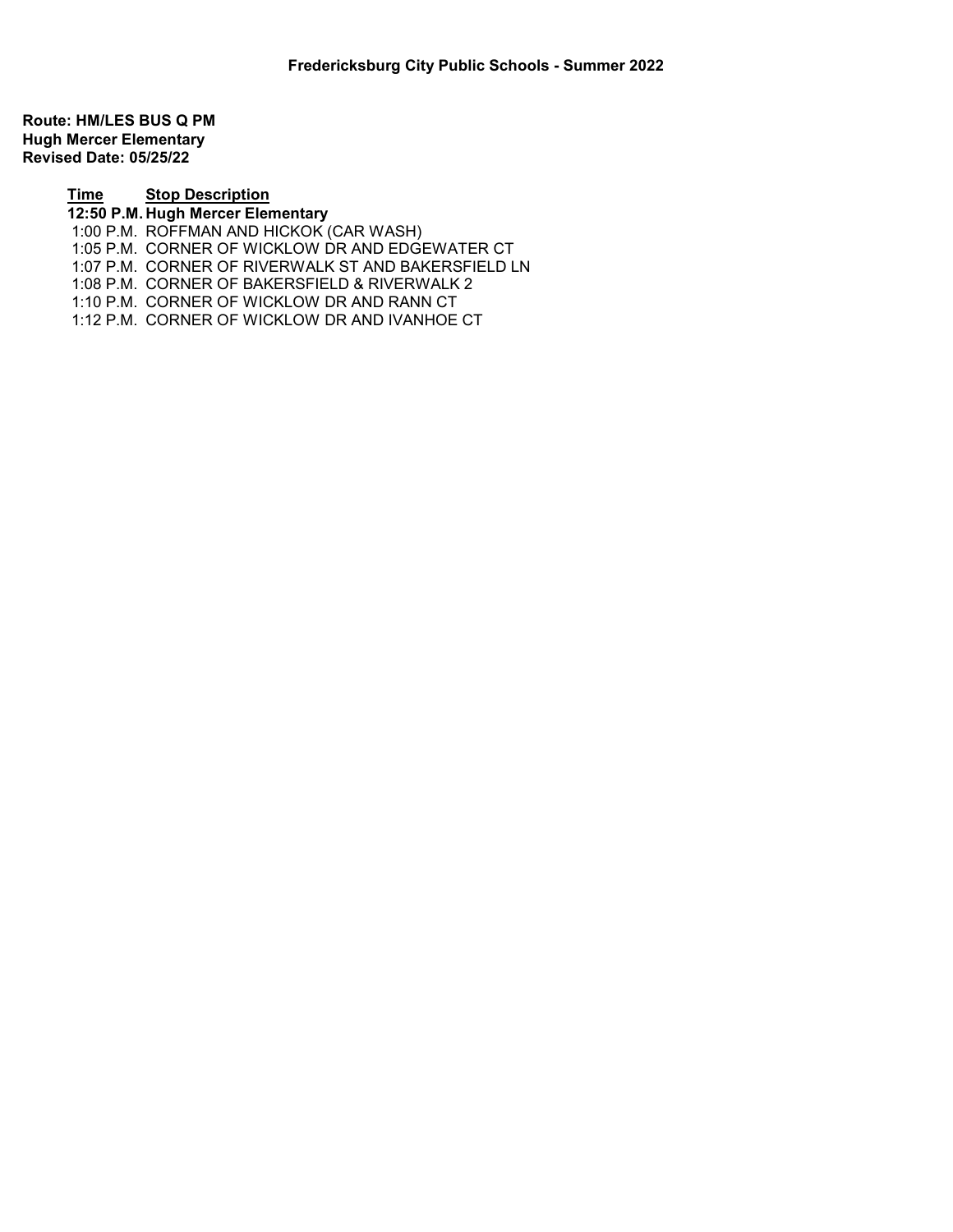Route: HM/LES BUS T Hugh Mercer Elementary Revised Date: 05/25/22

> Time Stop Description 8:12 A.M. Across from 214 TWIN LAKES DR 8:16 A.M. CORNER OF DOWNMAN PL AND JUBAL EARLY DR 8:17 A.M. 1301 IDLEWILD BLVD 8:21 A.M. CORNER OF HAMPTON ST AND IDLEWILD BLVD 8:22 A.M. HAMPTON ST AND PERRY ST 8:24 A.M. CORNER OF WILCOX AVE AND POSEY LN 8:25 A.M. CORNER OF GRAHAM DR AND WRIGHT CT 8:26 A.M. CORNER OF GRAHAM DR AND ELLIS AVE 8:29 A.M. CORNER OF IDLEWILD BLVD AND ELIZA WAY 8:30 A.M. IDLEWILD AND EVERETT 2 8:36 A.M. KIDS STATION 8:40 A.M. Hugh Mercer Elementary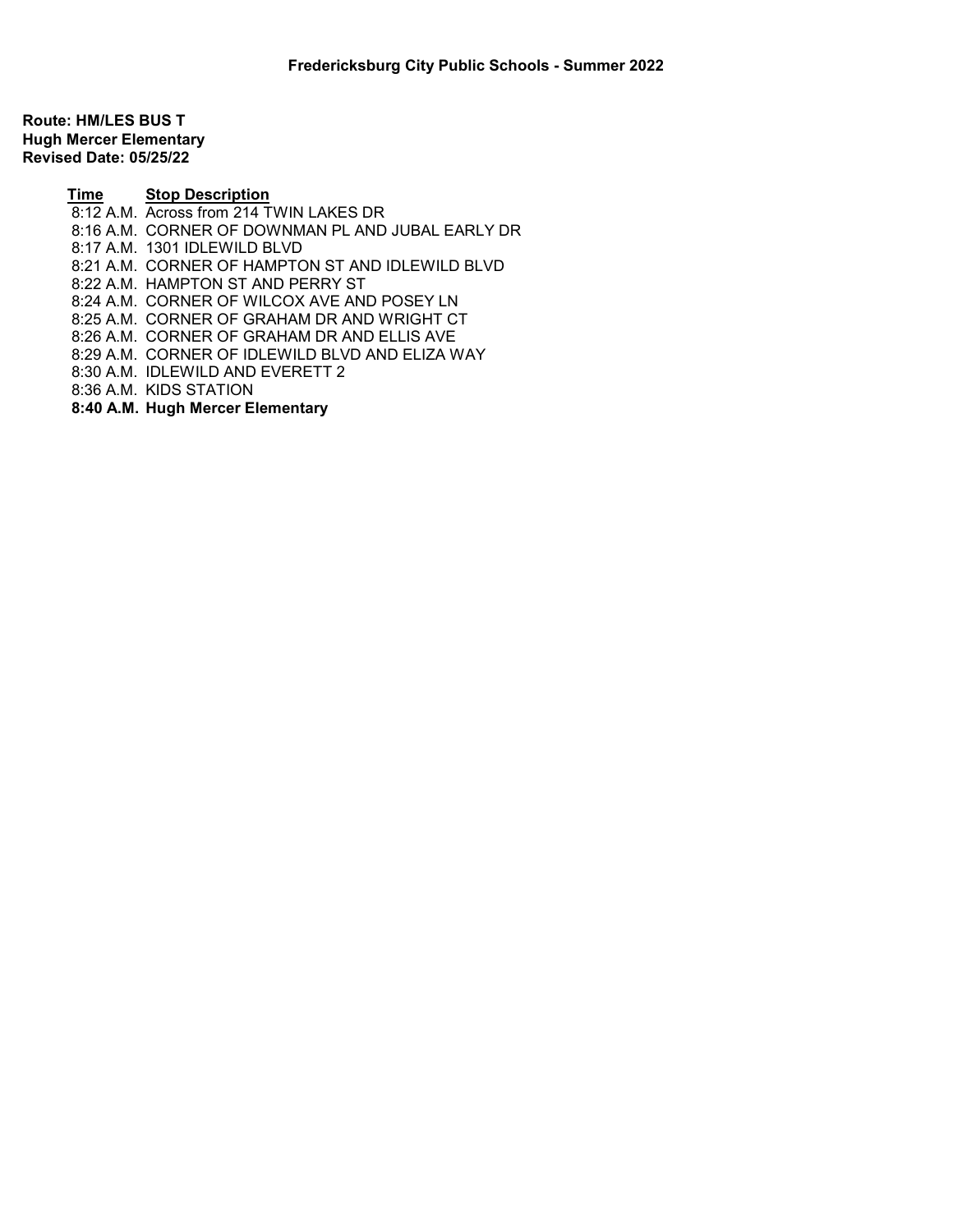Route: HM/LES BUS T PM Hugh Mercer Elementary Revised Date: 05/25/22

> Time Stop Description 12:50 P.M. Hugh Mercer Elementary 12:52 P.M. KIDS STATION 1:00 P.M. CORNER OF DOWNMAN PL AND JUBAL EARLY DR 1:01 P.M. 1301 IDLEWILD BLVD 1:05 P.M. CORNER OF HAMPTON ST AND IDLEWILD BLVD 1:06 P.M. HAMPTON ST AND PERRY ST 1:08 P.M. CORNER OF WILCOX AVE AND POSEY LN 1:10 P.M. CORNER OF GRAHAM DR AND WRIGHT CT 1:10 P.M. CORNER OF GRAHAM DR AND ELLIS AVE 1:13 P.M. CORNER OF IDLEWILD BLVD AND ELIZA WAY 1:14 P.M. IDLEWILD AND EVERETT 2 1:17 P.M. 214 TWIN LAKES DR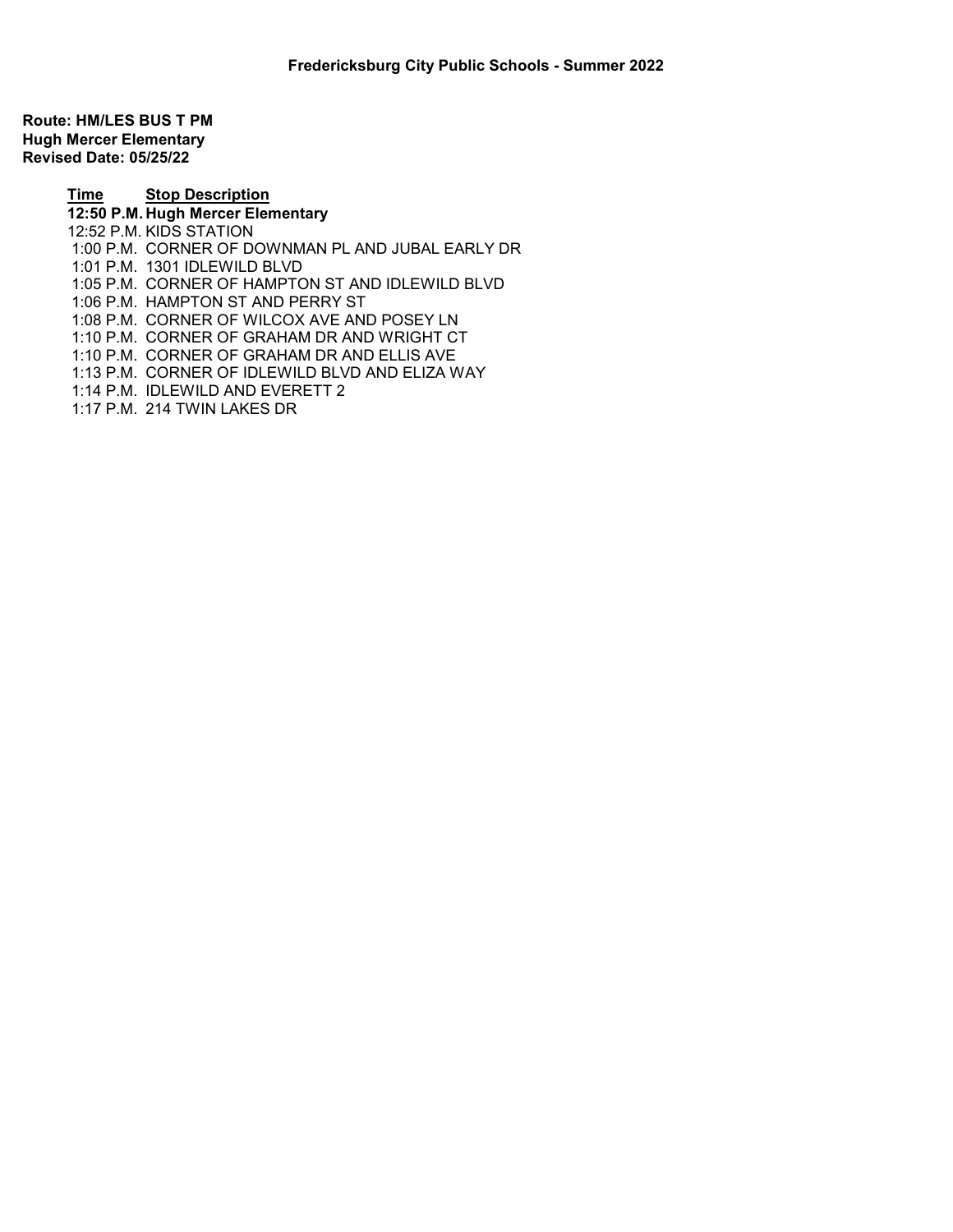Route: HM/LES BUS U Hugh Mercer Elementary Revised Date: 05/25/22

## Time Stop Description

8:19 A.M. CHADWICK CT (BASKETBAL COURT)

8:22 A.M. CORNER OF BRAGG HILL DR AND HUGHEY CT

8:25 A.M. VALOR APARTMENT ENTRANCE

8:30 A.M. HERITAGE PARK APARTMENTS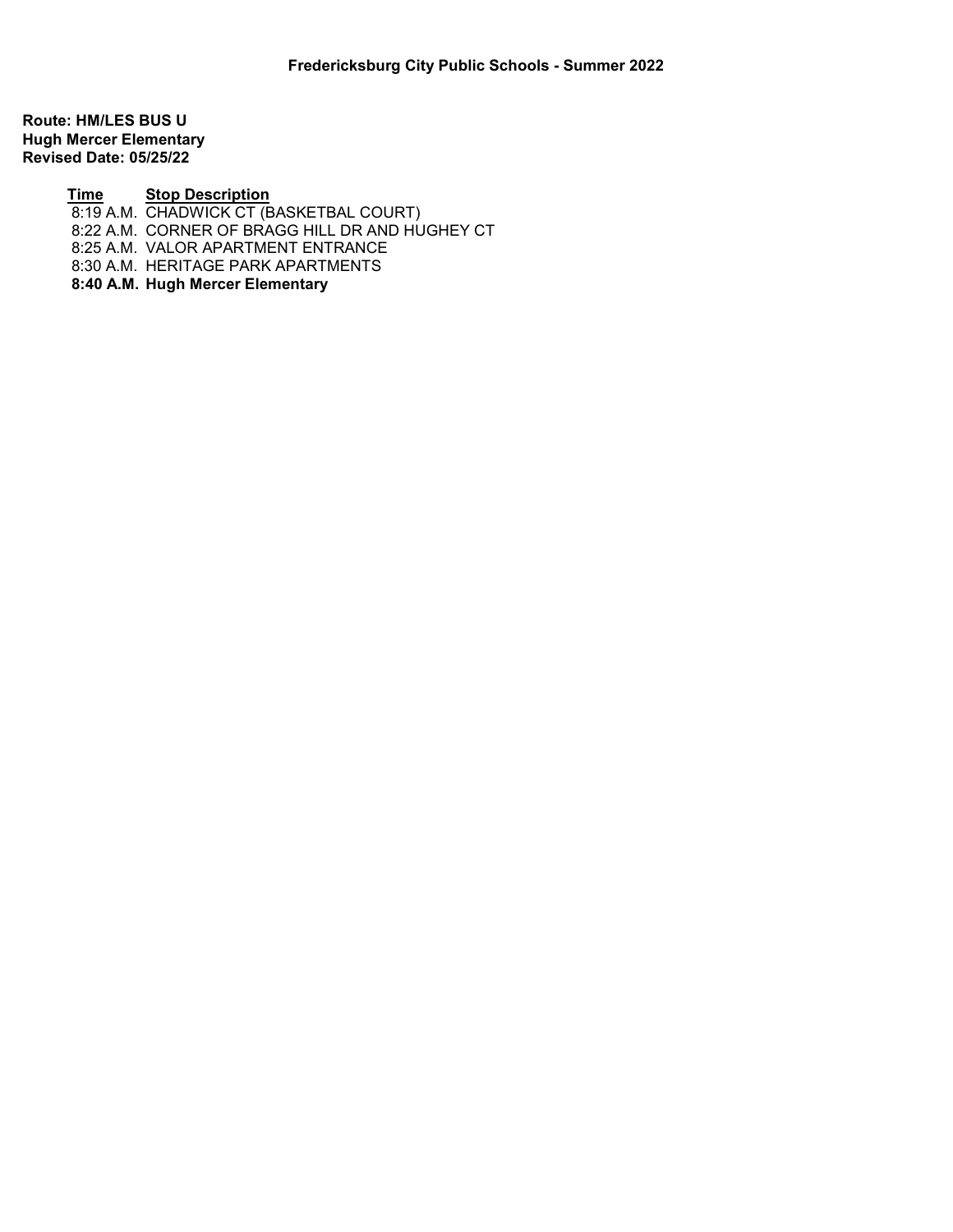Route: HM/LES BUS U PM Hugh Mercer Elementary Revised Date: 05/25/22

> Time Stop Description 12:50 P.M. Hugh Mercer Elementary 12:59 P.M. CHADWICK CT (BASKETBAL COURT) 1:00 P.M. CORNER OF BRAGG HILL DR AND HUGHEY CT 1:02 P.M. VALOR APARTMENT ENTRANCE 1:06 P.M. HERITAGE PARK APARTMENTS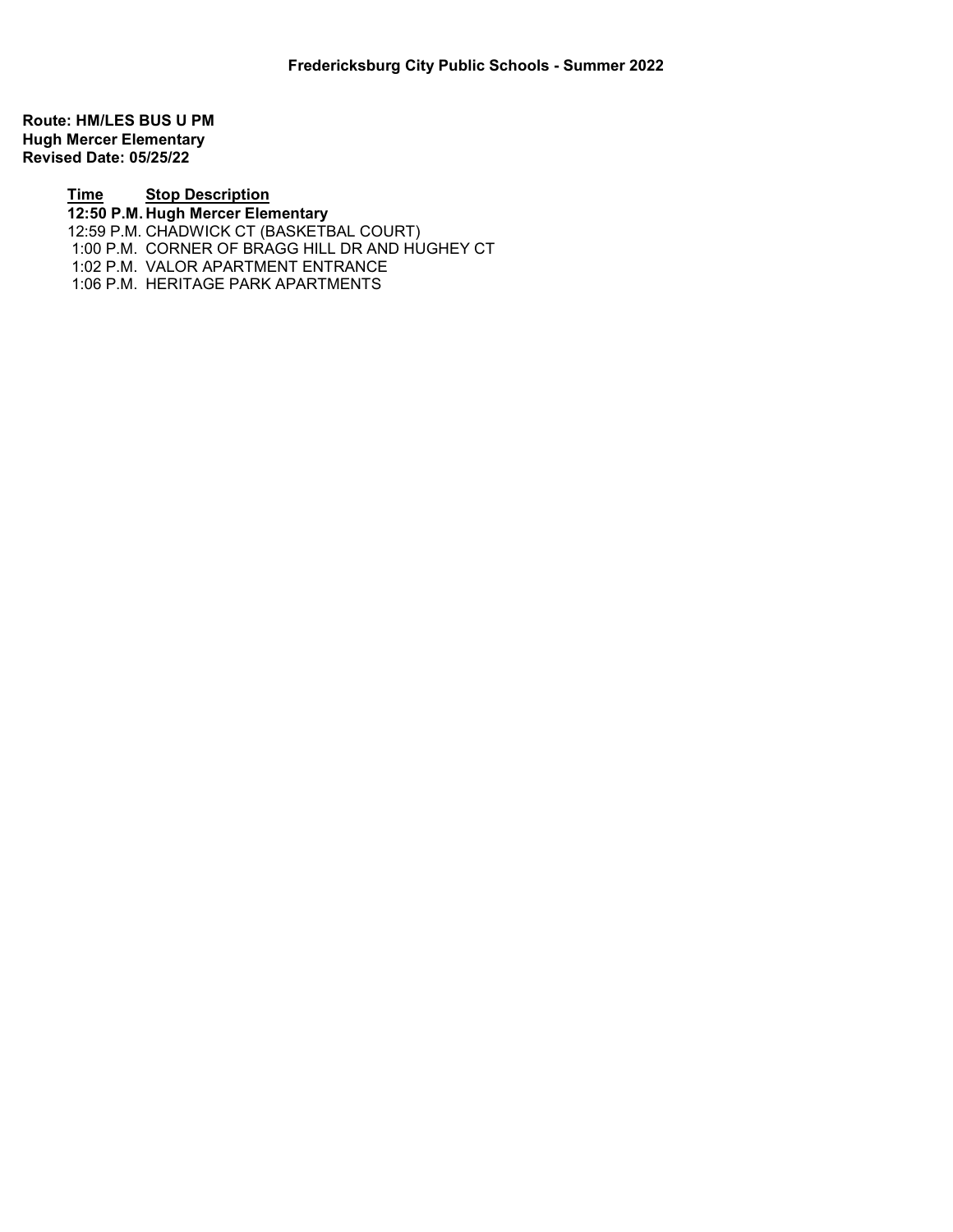Route: HM/LES BUS V Hugh Mercer Elementary Revised Date: 06/07/22

> Time Stop Description 8:03 A.M. HOPE HOUSE 8:04 A.M. CORNER OF CHARLOTTE ST AND WEEDON ST 8:09 A.M. WALKER-GRANT CENTER 8:09 A.M. CORNER OF CHARLES ST AND DUNMORE ST 8:11 A.M. HAZEL HILL COKE MACHINES 8:15 A.M. HAZEL HILL NURSE OFFICE 8:20 A.M. CORNER OF MYRICK ST AND PALMER ST 8:21 A.M. CORNER OF WHITE ST AND SUMMIT ST 8:22 A.M. CORNER OF WHITE ST AND PALMER ST 8:22 A.M. CORNER OF WHITE ST AND GATES ST 8:24 A.M. CORNER OF MCKINNEY ST AND CARDWELL ST 8:25 A.M. CORNER OF AIRPORT AVE AND HOWISON AVE 8:26 A.M. CORNER OF AIRPORT AVE AND FRAZIER ST 8:27 A.M. CORNER OF SOUTH ST AND AIRPORT AVE 8:28 A.M. 1912 HOWARD AVE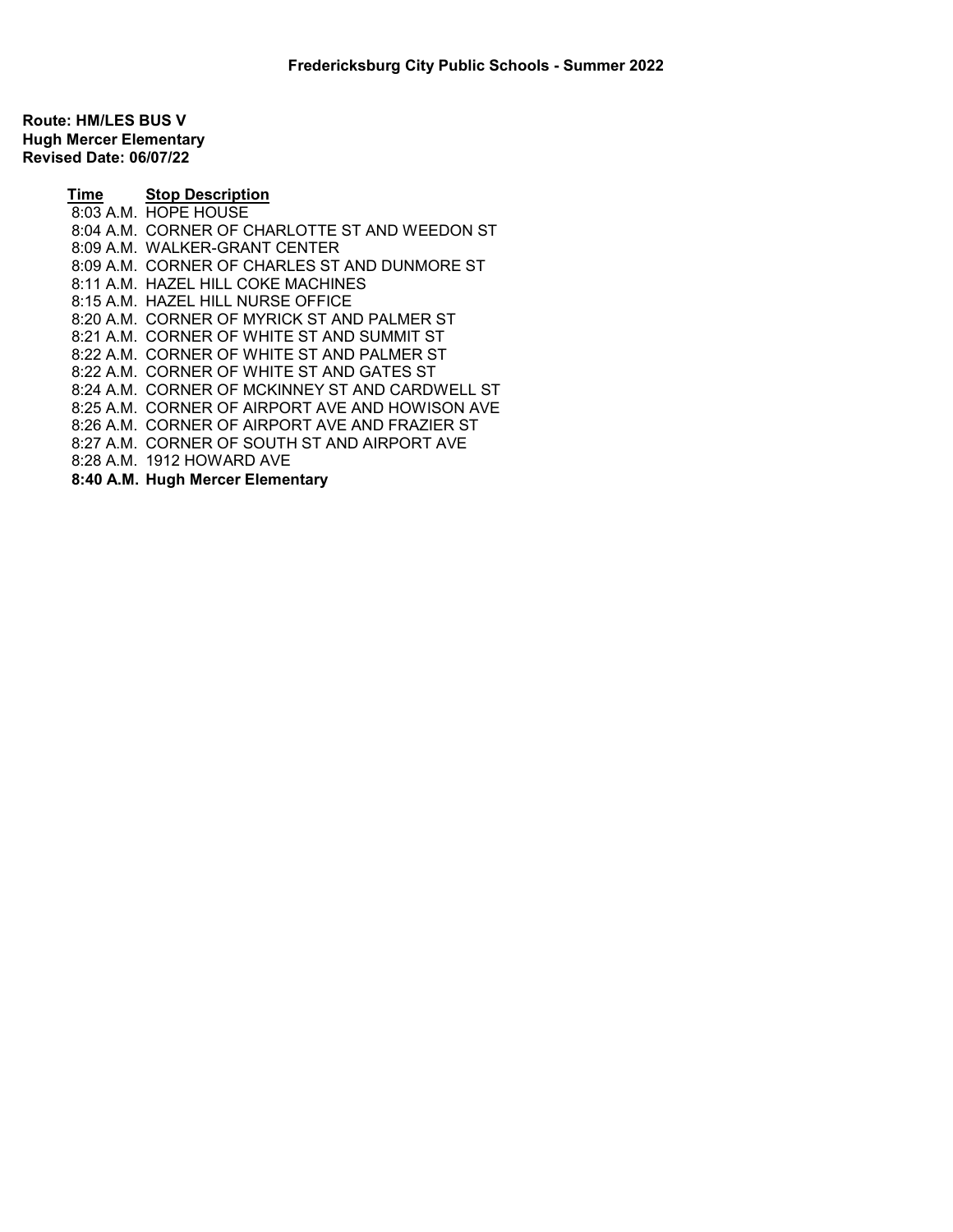Route: HM/LES BUS V PM Hugh Mercer Elementary Revised Date: 06/08/22

> Time Stop Description 12:50 P.M. Hugh Mercer Elementary 12:57 P.M. CORNER OF MYRICK ST AND PALMER ST 12:58 P.M. CORNER OF WHITE ST AND SUMMIT ST 12:59 P.M. CORNER OF WHITE ST AND PALMER ST 12:59 P.M. CORNER OF WHITE ST AND GATES ST 1:01 P.M. CORNER OF MCKINNEY ST AND CARDWELL ST 1:02 P.M. CORNER OF AIRPORT AVE AND HOWISON AVE 1:03 P.M. CORNER OF AIRPORT AVE AND FRAZIER ST 1:04 P.M. CORNER OF SOUTH ST AND AIRPORT AVE 1:05 P.M. 1912 HOWARD AVE 1:12 P.M. HAZEL HILL COKE MACHINES 1:16 P.M. HAZEL HILL NURSE OFFICE 1:20 P.M. BOYS AND GIRLS CLUB 1:20 P.M. WALKER-GRANT CENTER 1:21 P.M. CORNER OF CHARLES ST AND DUNMORE ST 1:24 P.M. CORNER OF CHARLOTTE ST AND WEEDON ST 1:26 P.M. HOPE HOUSE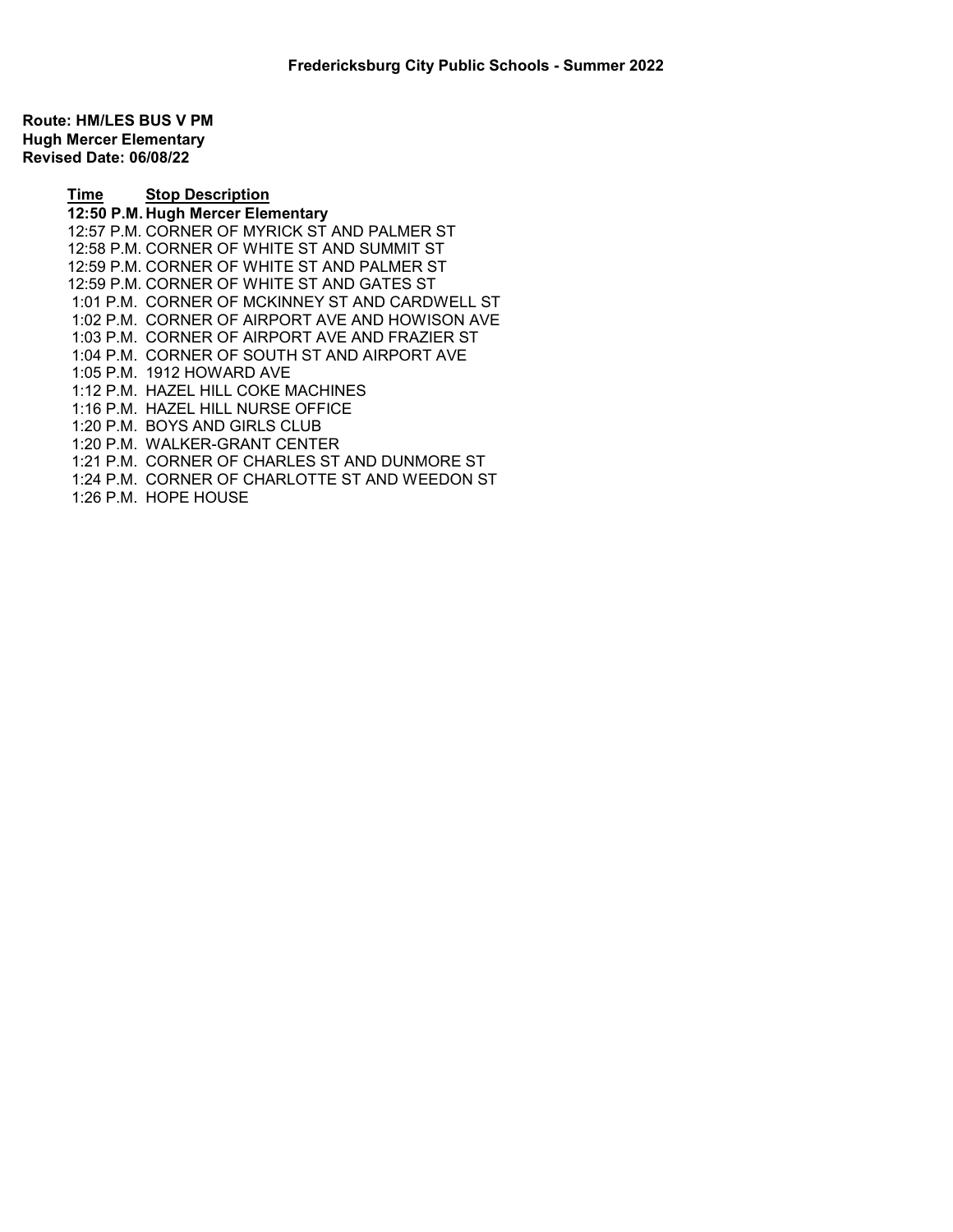Route: HM/LES BUS Y Hugh Mercer Elementary Revised Date: 06/07/22

> Time Stop Description 8:06 A.M. KENDAL WOODS APARTMENTS 8:10 A.M. TOWNSEND SQUARE APARTMENTS 8:14 A.M. CORNER OF TEAGAN DR AND HUDGINS FARM CIR 8:15 A.M. CORNER OF ANNIE MAE DR AND TEAGAN DR 8:20 A.M. CAMDEN HILLS APARTMENTS 8:28 A.M. CORNER OF CADMUS DR AND LINDSAY CT 8:30 A.M. CORNER OF PRESERVE LN AND HOTCHKISS PL 8:30 A.M. CORNER OF PRESERVE LN AND DORTHEA CT 8:33 A.M. CORNER OF JESSIS AVE AND JULIAS PL 8:35 A.M. CORNER OF PRESERVE LN AND JONS PL 8:37 A.M. BELMONT APARTMENTS 8:39 A.M. THE COMMONS APARTMENTS 8:40 A.M. Hugh Mercer Elementary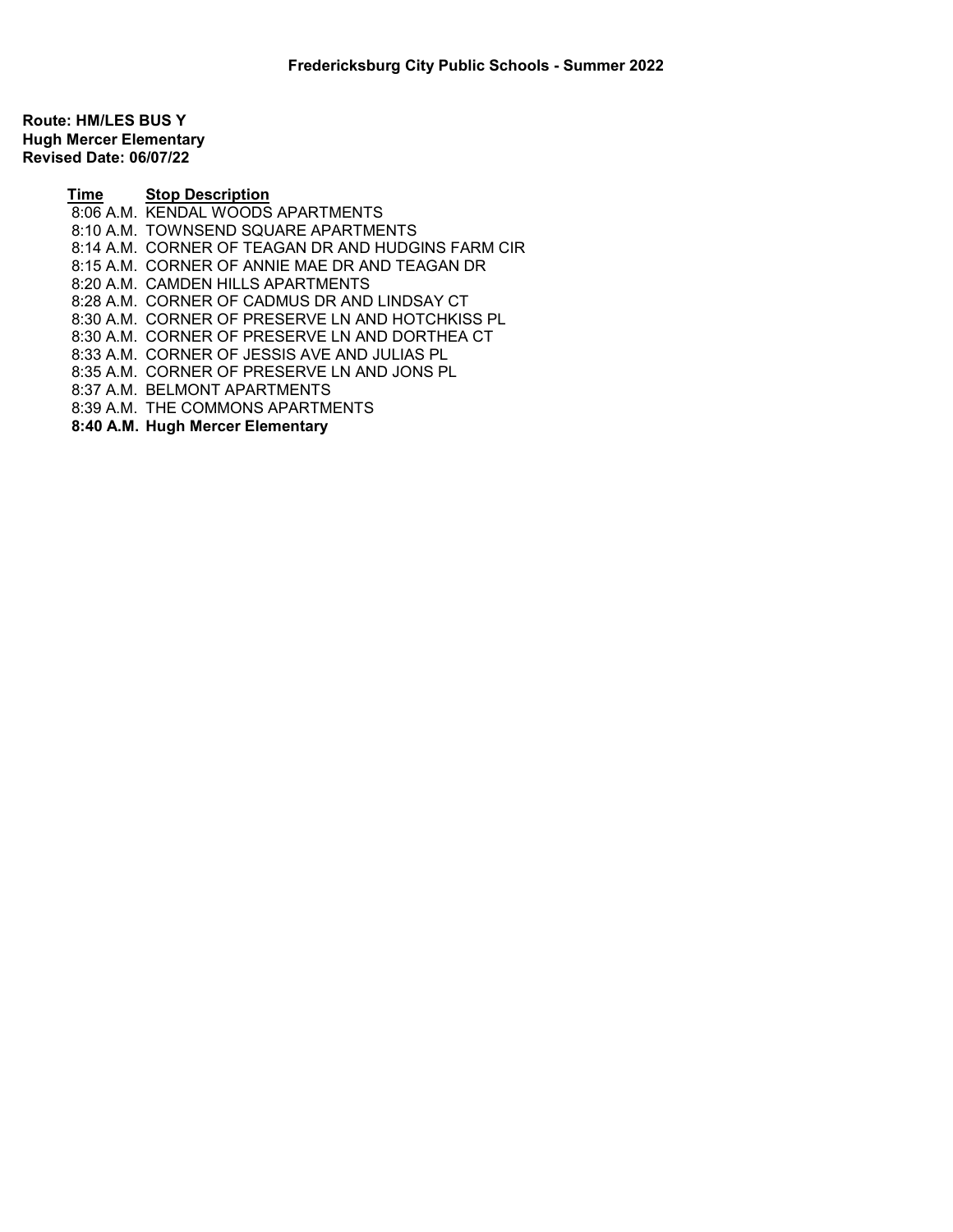Route: HM/LES BUS Y PM Hugh Mercer Elementary Revised Date: 05/25/22

> Time Stop Description 12:50 P.M. Hugh Mercer Elementary 12:54 P.M. CORNER OF CADMUS DR AND LINDSAY CT 12:56 P.M. CORNER OF PRESERVE LN AND HOTCHKISS PL 12:58 P.M. CORNER OF PRESERVE LN AND DORTHEA CT 1:03 P.M. CORNER OF JESSIS AVE AND JULIAS PL 1:04 P.M. CORNER OF PRESERVE LN AND JONS PL 1:07 P.M. BELMONT APARTMENTS 1:08 P.M. THE COMMONS APARTMENTS 1:14 P.M. KENDAL WOODS APARTMENTS 1:17 P.M. TOWNSEND SQUARE APARTMENTS 1:22 P.M. CORNER OF TEAGAN DR AND HUDGINS FARM CIR 1:23 P.M. CORNER OF ANNIE MAE DR AND TEAGAN DR 1:28 P.M. CAMDEN HILLS APARTMENTS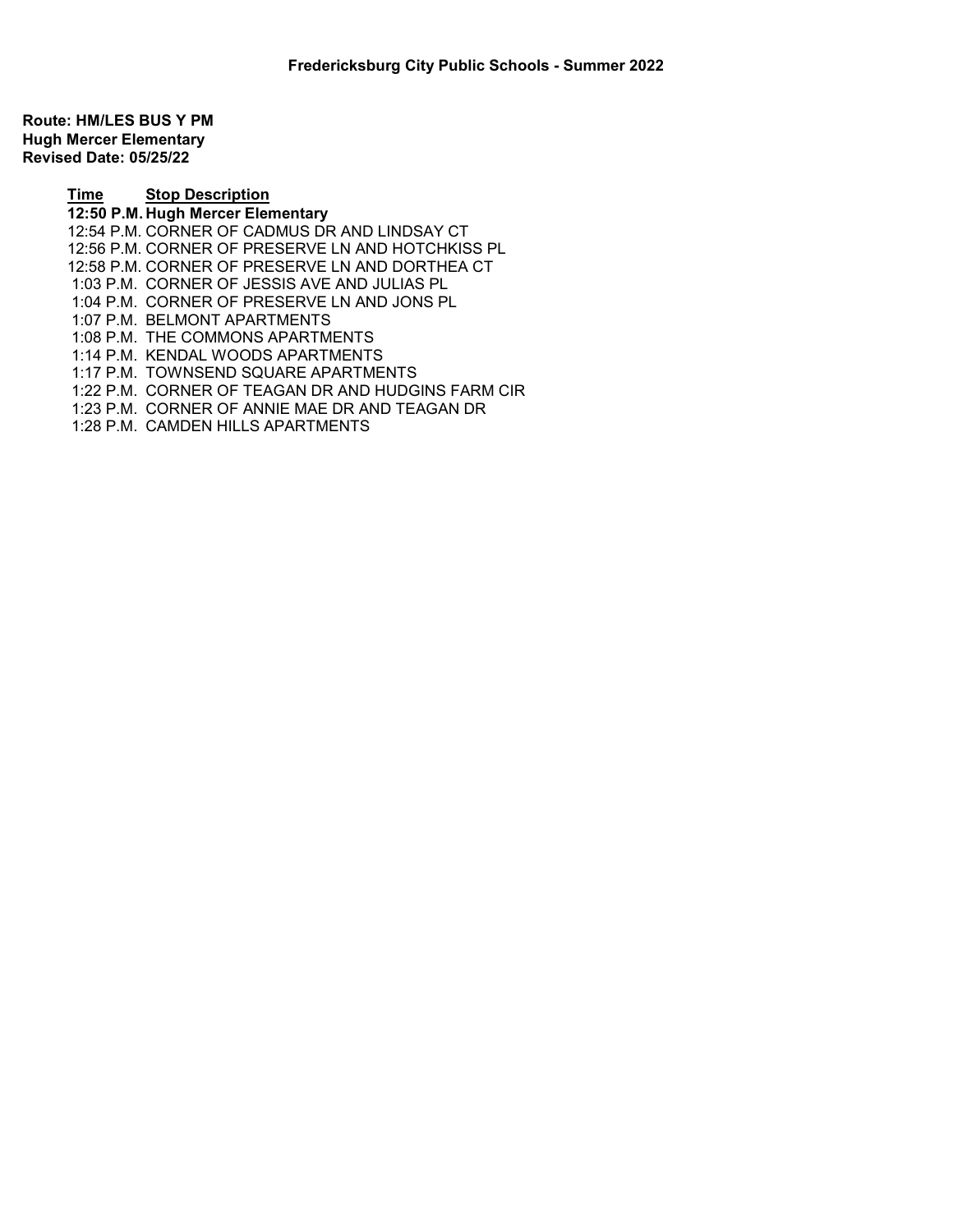Route: HM/LES BUS Z Hugh Mercer Elementary Revised Date: 06/15/22

> Time Stop Description 8:20 A.M. 1400 KENMORE AVE 8:21 A.M. 1409 SUNKEN RD 8:23 A.M. CORNER OF MONUMENT AVE AND KENMORE AVE 8:23 A.M. CORNER OF LITTLEPAGE ST AND MONUMENT AVE 8:25 A.M. CORNER OF MONUMENT AVE AND FRANKLIN ST 8:27 A.M. CORNER OF CANAL ST AND CHARLES ST 8:28 A.M. CORNER OF PRINCESS ANNE ST AND CANAL ST 8:29 A.M. CORNER OF PELHAM ST AND CHARLES ST 8:31 A.M. CORNER OF WASHINGTON AVE AND STUART ST 8:35 A.M. CORNER OF PROGRESS ST AND VAN BUREN ST 8:40 A.M. Hugh Mercer Elementary